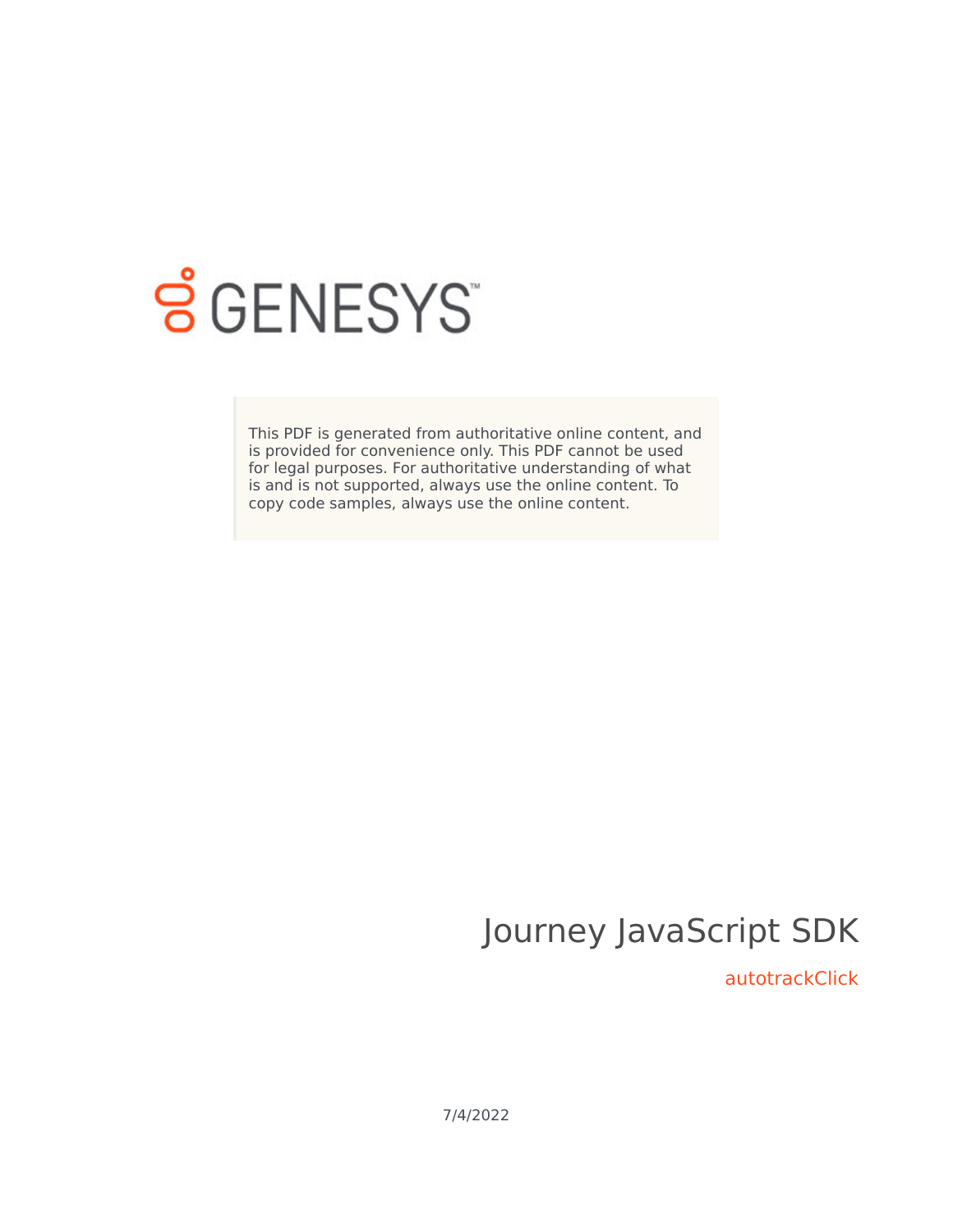## Contents

- 1 [Description](#page-2-0)
- 2 [Signature](#page-2-1)
- 3 [Example](#page-2-2)
- 4 [Config \(required\)](#page-3-0)
	- 4.1 [Example](#page-3-1)
- 5 AI-400 Config (required)
	- 5.1 Example
	- 5.2 Use events to track outcome value
- 6 [Callback \(optional\)](#page-3-2)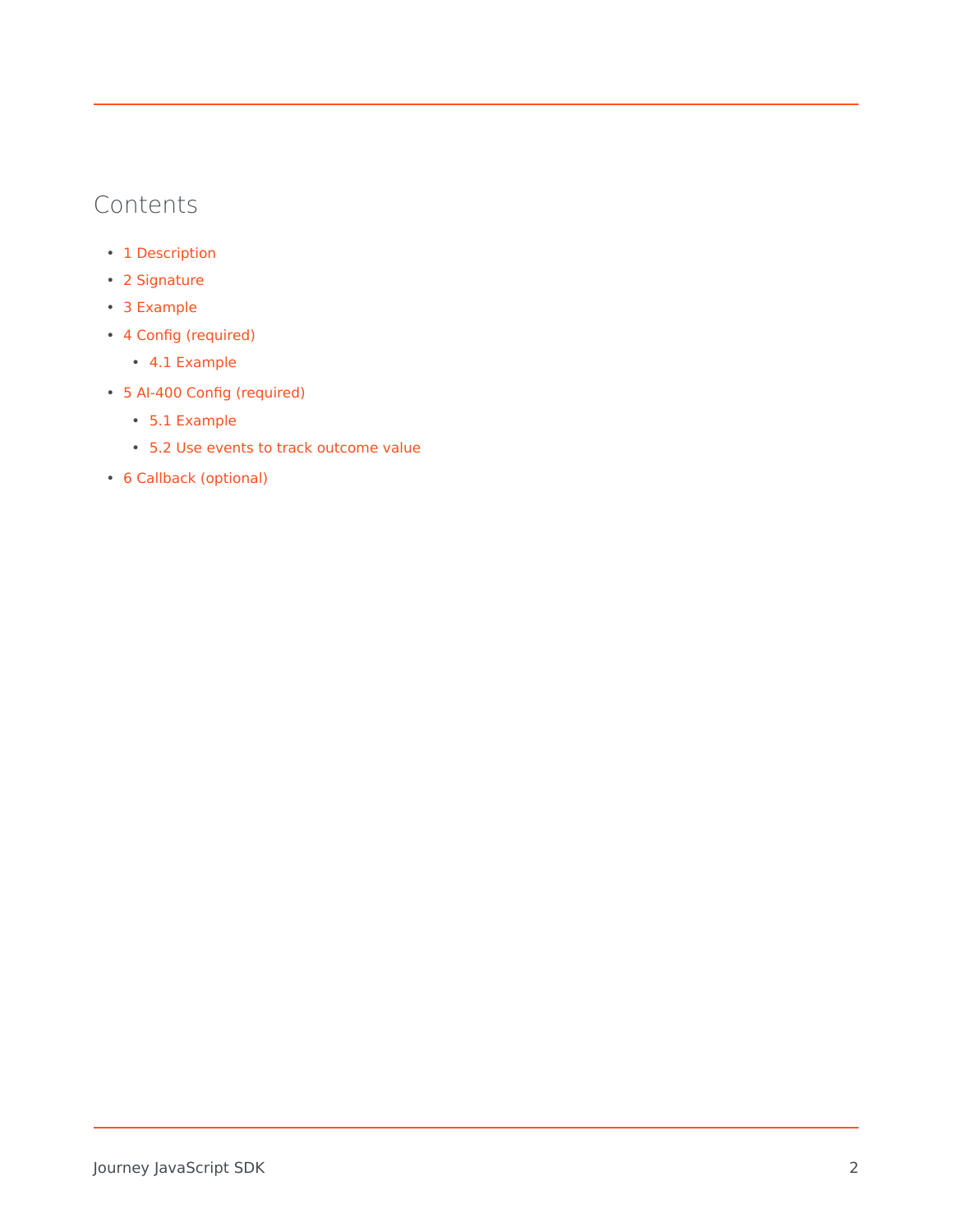Learn how to configure which click events Genesys Predictive Engagement tracks on your websites. This configuration provides more accurate page tracking information for use in segments and outcomes.

#### Important

This article only applies to customers using web chat. If you are a Genesys Cloud CX customer, we encourage you to use the new web messaging feature to replace web chat.

#### **Feature coming soon:** New customAttributes field

#### <span id="page-2-0"></span>Description

The autotrackClick module tracks when and where a visitor clicks on a webpage. To use autotrackClick, configure the click events to track using the following options:

- Config
- Callback

### <span id="page-2-1"></span>Signature

```
ac('load', 'autotrackClick', config, [callback]);
```
#### <span id="page-2-2"></span>Example

```
ac('load', 'autotrackClick', {
  clickEvents: [
    { selector: 'button.bg-green', eventName: 'green_button_clicked' },
    { selector: 'footer *', eventName: 'footer_clicked' }
  ]
}, function () {
   console.log('"autotrackClick" has been loaded');
});
```